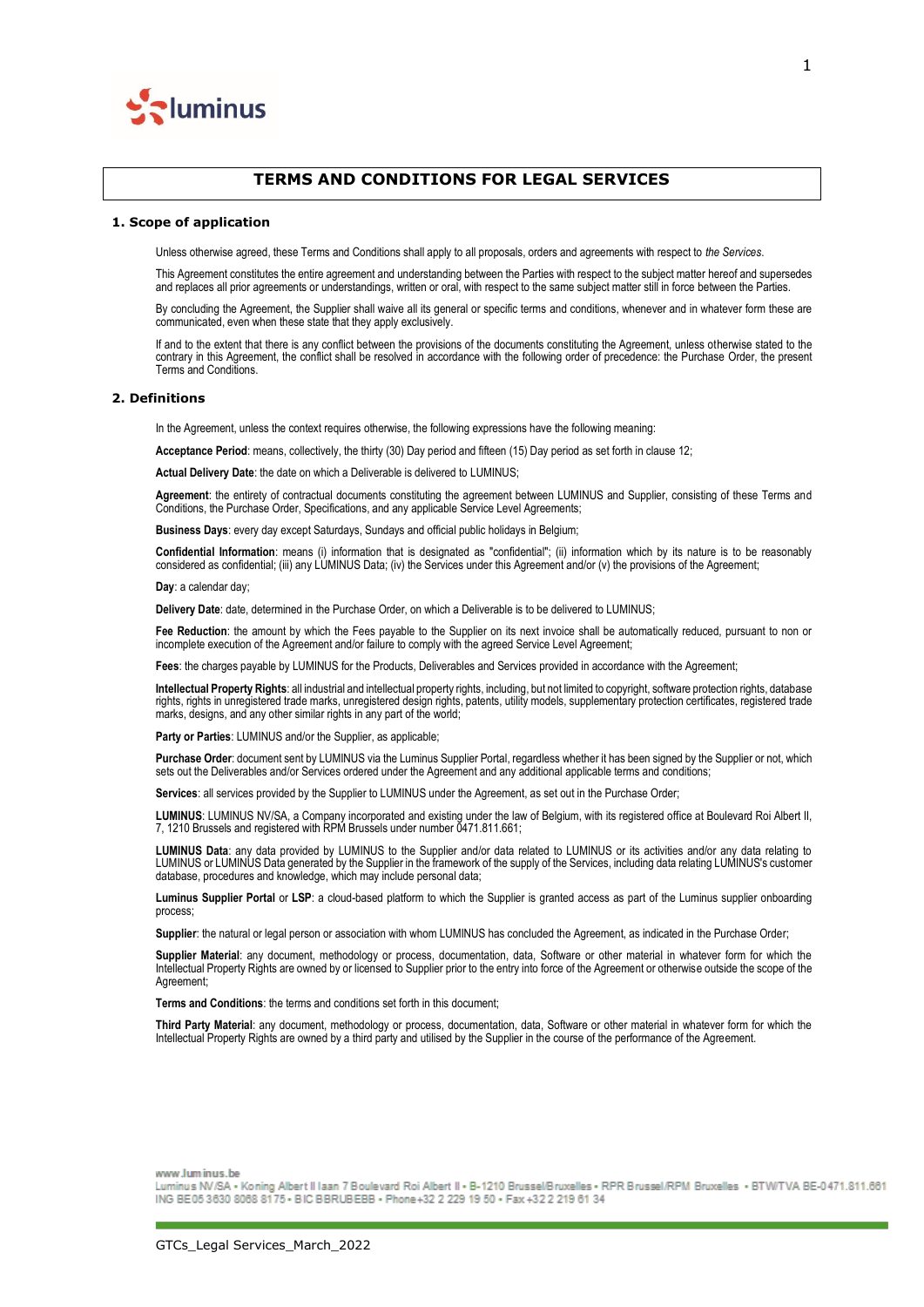

#### **3. Object and performance of the Agreement**

The Supplier agrees to provide to LUMINUS the Services set out in the Purchase Order. The Supplier confirms, via the Luminus Supplier Portal, his acknowledgment of the Purchase Order within the time-period specified therein, or within 5 (five) Days if no such period is specified. If the Supplier's acknowledgment is not confirmed within such time-limit, the Purchase Order will be deemed unconditionally accepted by the Supplier.

The Supplier shall perform the Services (i) with the relevant expertise, diligence and professionalism; (ii) in accordance with the highest quality and industry standards; (iii) in accordance with the request, the Agreement and the applicable Service Level Agreement; and (iv) in accordance with any applicable laws and regulations.

The Services shall be deemed to include (i) any services, functions and responsibilities (including incidental services, functions or responsibilities) not expressly specified in the Purchase Order as within the scope of Supplier's responsibilities, but reasonably and necessarily required for, or inherently related to, the proper performance and provision of the Services; and (ii) any assistance LUMINUS may reasonably request in respect of the supply and/or receipt of the Services.

The Supplier shall notify LUMINUS promptly and in writing of any factor likely to impair or delay the proper performance of the Agreement.

The Supplier will provide to LUMINUS any necessary general rules and directives allowing the good performance of the Agreement.

In the Purchase Order, the Supplier and LUMINUS shall agree on a timeframe for the performance of the Services by the Supplier, if this is requested

by LUMINUS.

### **4. Co-operation**

4.1. LUMINUS co-operation – LUMINUS shall use its best endeavours to transmit or to communicate to the Supplier any information that, to LUMINUS's knowledge, may contain any specifications as to the Services' requirements, it being understood that the Company does not guarantee that such information is complete or that it covers all the aspects relating to the Services, and that consequently LUMINUS can constantly complete, modify or add such information if these operations are considered as useful, necessary or relevant by LUMINUS and/ or specifically required by the Supplier,

4.2.. Supplier co-operation - The Supplier shall be open and co-operative and shall provide reasonable assistance to any third party providing services to LUMINUS or to any third party to whom LUMINUS sub-contracts or delegates any of its rights and obligations under this Agreement, or any other activities it undertakes as part of its business from time to time.

4.3. Relief event - The Supplier shall notify LUMINUS in writing without delay (and in any case no later than within five (5) Business Days after Supplier has become aware or should reasonably have been aware of any non-compliance by LUMINUS) if LUMINUS fails to, or threatens to fail to, comply with any of its obligations under this Agreement. Unless Supplier has duly notified LUMINUS of this in the manner as stated above, and has used all reasonably efforts to perform its obligations (and/or mitigate the impact of LUMINUS's failure), Supplier cannot invoke such noncompliance by LUMINUS in order to justify non-compliance with any of its own obligations.

4.4. Quality and replacement - The Supplier undertakes that it will only use technically competent and properly trained and qualified persons in the provision and performance of the Services. In this regard, the Supplier shall provide LUMINUS with resumes of all staff to be assigned to perform Services under this Agreement.

#### **5. Fees, invoicing and payment**

*Fees* - In consideration for the due and proper delivery of the Deliverables and Services, LUMINUS agrees to pay the Supplier the Fees as set out

on the Purchase Order. Distinction must be made between on the one hand fixed price basis and on the other hand on a time and materials basis.

( see the particular contract).

The Fees (i) can only be changed upon written agreement by the Parties; (ii) include all costs and expenses incurred by the Supplier, its Staff and its subcontractors (if any) in the performance of the Agreement; and (iii) include all taxes, duties and other royalties, and are exclusive of value added tax. LUMINUS shall have the right to request the Supplier to renegotiate the fees. If Parties, in good faith, do not reach an agreement upon the new applicable fees within a period of 15 days as from such a request then LUMINUS shall have the right to terminate the agreement *ad nutum* and without a compensation of any kind being due.

5.1. Invoicing - All exchanges and communication between Luminus and the Supplier with respect to invoicing and related documentation under the Agreement shall take place via the Luminus Supplier Portal (LSP). The Supplier will submit via the LSP the Fees to be invoiced for Deliverables and Services performed, the time reports (if applicable) and a description of the performed tasks and if applicable the documentation under any Services to LUMINUS for approval prior to actual invoicing. In this regard the Supplier is only entitled to consider the hours as recorded in a detailed statement, drawn up on a daily basis in the company's dedicated time registration system, a tool designed by the company to monitor human resources. After approval by LUMINUS via the LSP, the Supplier will send the invoice to Luminus via the LSP.

The Supplier shall invoice LUMINUS in accordance with the payment schedule set out in the Purchase Order and shall mention the Purchase Order number. The invoice shall be deemed null and void in case the former does not mention the Purchase Order number.

Payment - Undisputed invoices submitted in accordance with clause are payable within forty-five (45) Days as from the date of the invoice.

The Supplier may verify the payment status of its invoices via the LSP. If any payment to the Supplier is delayed, the Supplier shall either notify LUMINUS in registered writing thereof accompanied by a copy of the relevant invoice, or via the LSP. If LUMINUS fails to pay the undisputed invoice or part thereof within 30 days as from reception of said notification, then interests shall accrue to the Supplier at a rate equal to the interbank offered rate for one month in the eurozone ( EURIBOR-one month) applied to the outstanding amount. The applicable rate shall be the rate in force on the last business day of the month preceding the month in which the respective invoice was issued.

### www.luminus.be

Luminus NV/SA . Koning Albert II Iaan 7 Boulevard Roi Albert II - B-1210 Brussel/Bruxelles . RPR Brussel/RPM Bruxelles . BTW/TVA BE-0471.811.661 ING BE05 3630 8068 8175 . BIC BBRUBEBB . Phone +32 2 229 19 50 . Fax +32 2 219 61 34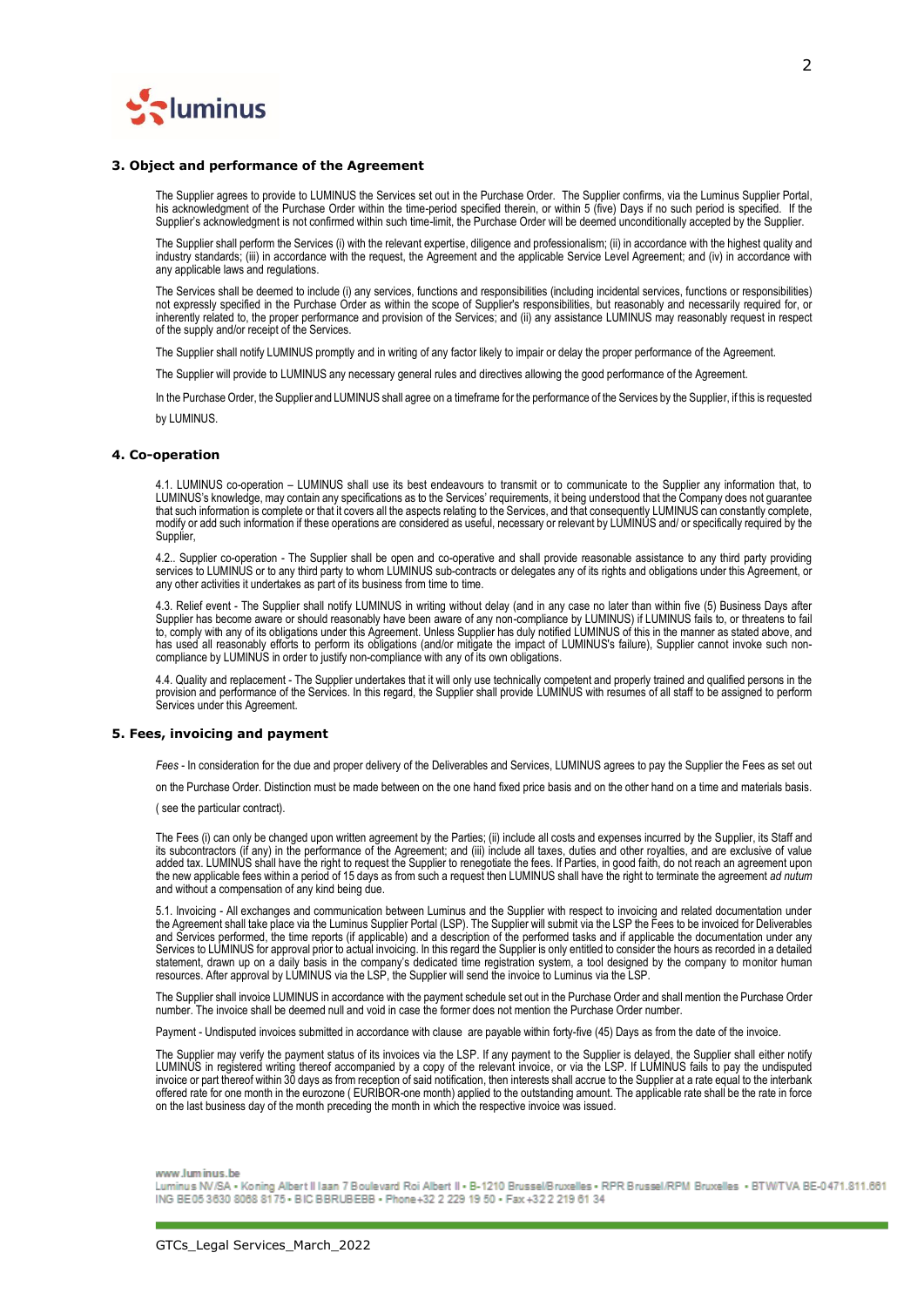

LUMINUS will have the right to retain any payments under this Agreement that would otherwise be due to the Supplier where it disputes, in good faith, that the Supplier has properly performed its obligations under this Agreement. Payment by LUMINUS will not affect any claims or rights which LUMINUS may have against the Supplier. Payment will not amount to any admission by LUMINUS that the Supplier has satisfactorily performed its obligations under this Agreement.

The Supplier will no longer send any invoices to LUMINUS later than 1month after the end of the performance of the Services under this Agreement.

### **6. Term and termination**

The Agreement shall enter into force at the moment the Purchase Order is acknowledged by the Supplier in accordance with clause 3, unless the Purchase Order sets forth a specific date upon which the Agreement enters into force. The term of the Agreement shall be as indicated in the Purchase Order.

#### **7. Consequences of termination**

Termination by LUMINUS in accordance with the terms of this Agreement shall not give rise to any obligation to compensate the Supplier or any penalty on the part of LUMINUS.

Upon termination of this Agreement, for any reason whatsoever, the Supplier shall immediately and promptly (i) vacate and restore to their original state LUMINUS's premises; and (ii) return to LUMINUS any LUMINUS Data, Deliverables in the process of producing, documents, equipments, correspondences, etc.

In case of rental and leasing the Supplier shall remove the Products at its expense within the time agreed upon between the Parties.

#### **8. Intellectual Property Rights**

8.1. LUMINUS Material - LUMINUS (and/or its third party licensors) shall retain all rights (including Intellectual Property Rights), title and interest in LUMINUS Material, including all materials, products, deliverables developed or prepared for the Company by the Supplier (whether or not such Services are completed)

The Supplier shall have no rights in LUMINUS Material, except for the non-exclusive and non-transferable right to use LUMINUS Material only as is strictly necessary for the performance of the Agreement.

8.2. Supplier Material - The Supplier (and/or its third party licensors) shall retain all rights (including Intellectual Property Rights), title and interest in the Supplier Material.

The Supplier will grant to LUMINUS a perpetual, worldwide, non-exclusive, transferable, sublicenseable and non-revocable license to use, copy, modify, adapt the Supplier Material as incorporated into the Deliverables so as to gain the full benefit of the Services and Deliverables provided by the Supplier.

8.3. Intellectual Property Rights in Deliverables - The Supplier assigns, worldwide and perpetually, as from the date of creation the ownership and Intellectual Property Rights in all Deliverables to LUMINUS, such that LUMINUS has the sole right to obtain, hold and renew, in its own name and/or for its own benefit, Intellectual Property Rights or other titles in respect of such Deliverables.

The Supplier shall not incorporate any Third Party Material in any Deliverable unless LUMINUS has expressly agreed to the same. In such event, the Supplier shall ensure that it is able to grant and does then grant to LUMINUS a license in the same terms as set out in clause 16.1, save as may expressly be agreed to the contrary by LUMINUS in writing.

8.4. Supplier warranty - The Supplier declares that it is the rightful owner of the Intellectual Property Rights to all Deliverables under this Agreement, and that it is entitled to assign or license those rights in accordance with the terms of this Agreement. If those Intellectual Property Rights are the property of third parties, the Supplier guarantees that it has requested and obtained those third parties' written authorisation to grant to LUMINUS the assignment or license of their Intellectual Property Rights to the extent as provided under this Agreement. The Supplier shall be solely responsible for taking the necessary steps, under the laws and regulations in force, to ensure the opposability to third parties of the assignments or licenses granted to LUMINUS by the Supplier or by such third parties.

The Supplier guarantees that the Services and/or Deliverables do not infringe any third party's Intellectual Property Rights.

8.5. Indemnification - The Supplier shall indemnify at its own expense LUMINUS its subsidiaries and/ or Affiliated Companies against any claim, loss, damage or cause of action based on an infringement of any third party's Intellectual Property Rights by the Services and/or the Deliverables.

The Supplier will have sole control of the defence and defend at its sole expense LUMINUS against any suits or proceeding arising out of the foregoing. The Supplier shall obtain LUMINUS's prior authorisation for any decision having an impact on LUMINUS's image or involving any consequences whatsoever for LUMINUS.

If the use of a Deliverable is subject to an action for infringement from a third party such as mentioned above, the Supplier shall, at its own expenses and within a timeframe to be agreed by LUMINUS in light of the impacts caused by such action on LUMINUS's commercial and operational use of the Deliverables and Services, either (i) procure for LUMINUS the right to continue using the Deliverable, or (ii) modify the Deliverable or replace it by a non-infringing functional equivalent. If such is not feasible within the timeframe agreed by LUMINUS, LUMINUS may immediately terminate for breach without court intervention upon written notice the corresponding Purchase Order and the Supplier shall refund to LUMINUS any amounts paid under such Purchase Order without prejudice to any damages that LUMINUS could claim.

### **9. LUMINUS Data**

Luminus Data shall be considered private and confidential. Luminus shall retain all rights, title and interest in Luminus Data.

As part of the provision of the Professional Services and for the entire duration thereof, Supplier will be led to process (use, modify, store, …) personal data within the meaning of applicable data protection law and the Regulation (EU) 2016/679 of the European Parliament and of the Council

#### www.luminus.be

Luminus NV/SA . Koning Albert II Iaan 7 Boulevard Roi Albert II . B-1210 Brussel/Bruxelles . RPR Brussel/RPM Bruxelles . BTW/TVA BE-0471.811.661 ING BE05 3630 8088 8175 . BIC BBRUBEBB . Phone +32 2 229 19 50 . Fax +32 2 219 61 34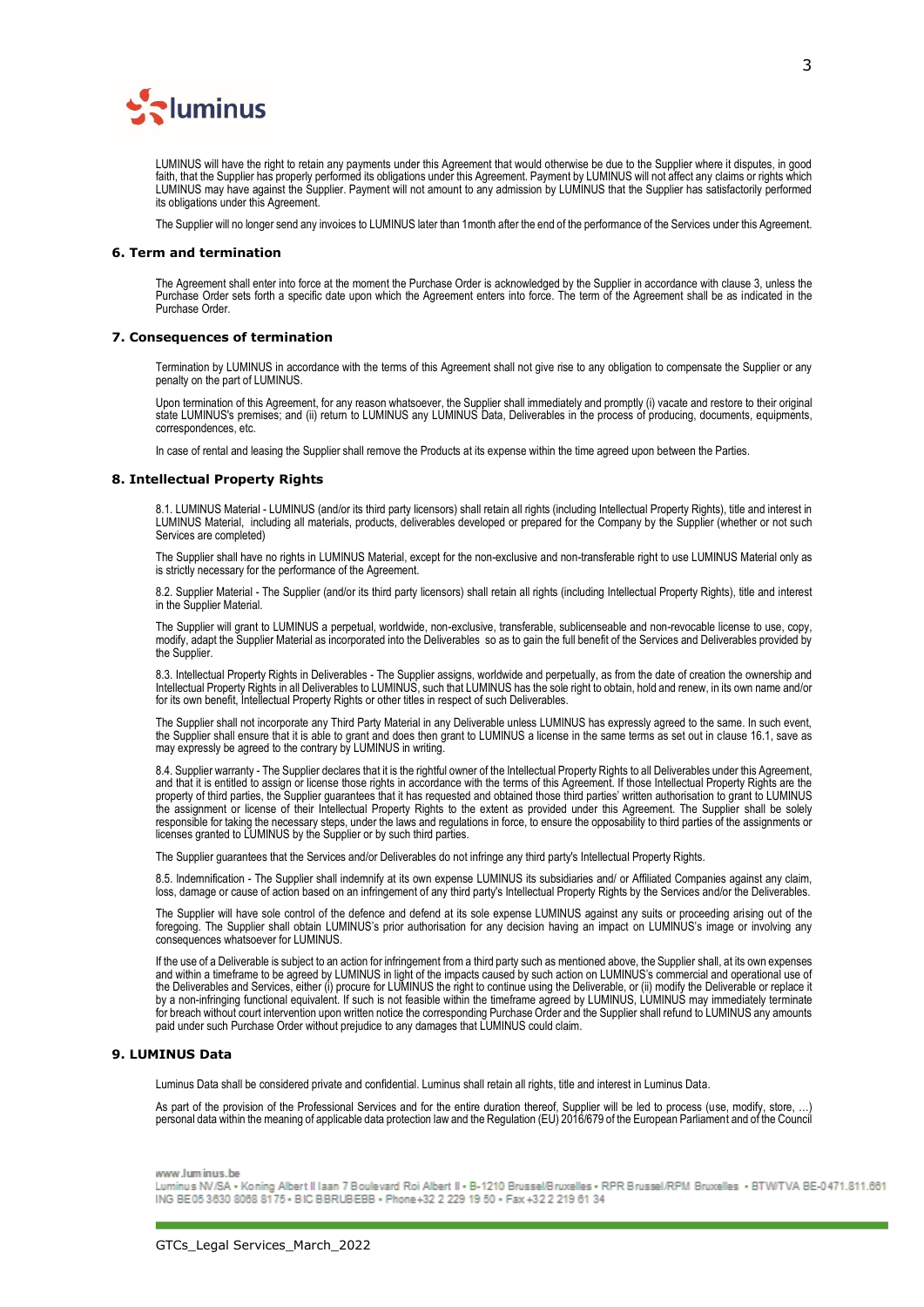

of 27 April 2016 on the protection of natural persons with regard to the processing of personal data and on the free movement of such data, and repealing Directive 95/46/EC.

With respect to such processing, Supplier shall:

(a) process such personal data only for the specific fulfilment of its contractual obligations arising from the Agreement and in accordance with Luminus' documented instructions,

(b) only process such personal data in a Member State of the European Union or European Economic Area, unless specifically authorised in writing by Luminus;

(c) ensure that persons authorised to process such personal data have committed themselves to confidentiality or are under an appropriate statutory obligation of confidentiality;

(d) implement appropriate technical and organisational measures to ensure a level of security appropriate to the risk, taking into account in particular the risks that are presented by processing, in particular from accidental or unlawful destruction, loss, alteration, unauthorised disclosure of, or access to personal data transmitted, stored or otherwise processed, and ensure that any natural person acting under the authority of Supplier who has access to personal data does not process them except on instructions from Luminus, unless he or she is required to do so by Union or Member State law;

(e) respect the following conditions for engaging another processor:

Supplier shall not engage another processor without prior specific or general written authorisation of Luminus. In the case of general written authorisation, Supplier shall inform Luminus of any intended changes concerning the addition or replacement of other processors, thereby giving Luminus the opportunity to object to such changes.

Where Supplier engages another processor for carrying out specific processing activities on behalf of Luminus, Supplier shall impose on that other processor the same data protection obligations as set out in this Clause 11, by way of a contract or other legal act under Union or Member State law. Where that other processor fails to fulfil its data protection obligations, Supplier shall remain fully liable to Luminus for the performance of that other processor's obligations.

(f) taking into account the nature of the processing, assist Luminus by appropriate technical and organisational measures, insofar as this is possible, for the fulfilment of Luminus's obligation to respond to requests for exercising the data subject's rights under applicable data protection legislation;

(g) taking into account the nature of processing and the information available to Supplier, assist Luminus in ensuring compliance with the obligations under applicable data protection legislation in relation to security of processing, to the notification of any breach of personal data to supervisory authorities and data subjects where relevant, to the carrying out of data protection impact assessments where required and to prior consultation of the supervisory authority;

(h) at the choice of Luminus, delete or returns all such personal data to Luminus after the end of the provision of the Professional Services and delete existing copies unless European Union or Member State law requires storage of the personal data;

(i) make available to Luminus all information necessary to demonstrate compliance with these obligations and allow for and contribute to audits, including inspections, conducted by Luminus or another auditor mandated by Luminus.

The Supplier shall indemnify Luminus for claims of any third party that arise as a result of Supplier's breach of this clause 9 and the applicable European and Member State law and regulation regarding data protection and/or privacy.

### **10. Liability**

Nothing in this agreement excludes or limits either Party's liability for fraud, wilful misconduct, gross negligence, damage to material or real property (real estate and tangible property), death and/or bodily injury.

Without prejudice to the first paragraph of this clause, the total liability of either Party to the other shall not exceed three hundred (300) % of the total Fees paid per year under the Purchase Order, per damage-generating fact, by which a series of events that result from the same fact or that are logically connected are considered to be one damage-generating fact.

The Supplier shall be responsible for the risk of, loss of, and damage to, any property, systems or materials used by it to provide the Services, except to the extent that any loss of, or damage to, any such property, systems or materials is caused by any intentional wrongful act or omission of LUMINUS or its employee.

#### **11. Insurance**

The Supplier warrants that it has taken out insurance to cover its professional liability (including without limitation public liability, contractual liability) in the context of the performance of the Agreement. The Supplier also warrants that this insurance is contracted with a respectable insurance company and for amounts normally practicable in the sector.

Upon request of LUMINUS, the Supplier shall furnish to LUMINUS a certificate of insurance evidencing such coverage.

## **12. Confidentiality**

The Supplier undertakes to keep strictly confidential all Confidential Information. Without LUMINUS's prior written consent, the Supplier shall not use, copy, adapt, alter or disclose Confidential Information, except to the extent required to perform its obligations under this Agreement and provided that any disclosure in this regard is made to third parties that are subject to obligations of confidentiality no less onerous than those described in this clause 20.

www.luminus.he

Luminus NV/SA . Koning Albert II Iaan 7 Boulevard Roi Albert II - B-1210 Brussel/Bruxelles . RPR Brussel/RPM Bruxelles . BTW/TVA BE-0471.811.661 ING BE05 3630 8068 8175 - BIC BBRUBEBB - Phone +32 2 229 19 50 - Fax +32 2 219 61 34